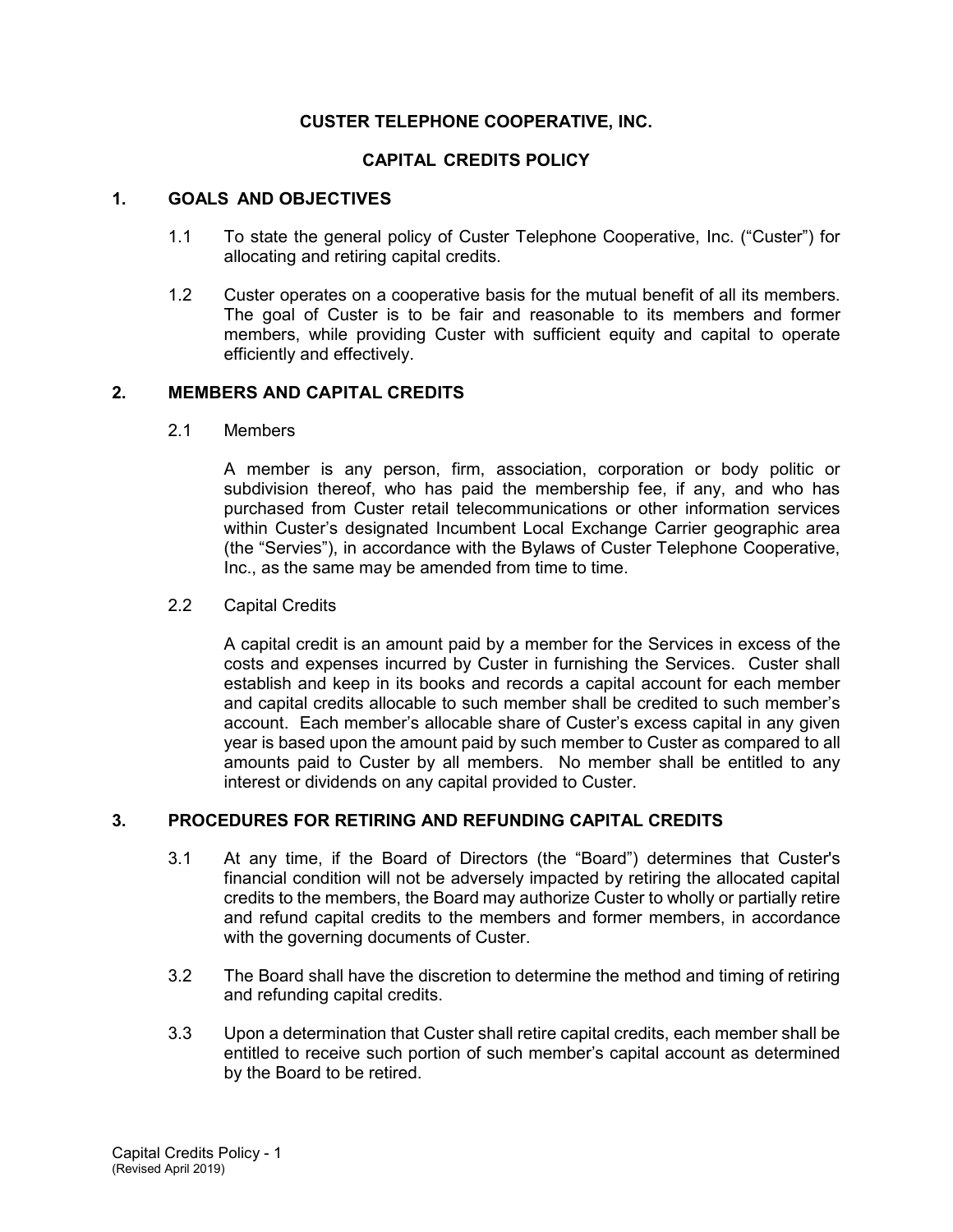3.4 Custer will not refund capital credits in an amount less than \$5.00. Amounts that are less than \$5.00 shall be transferred to the general fund.

# **4. PAYMENT AND NOTICE OF RETIREMENT**

4.1 General Retirement of Capital Credits

After the Board makes a determination to retire capital credits allocated to a member, it shall pay the retired amount by sending a check for the amount to the member or former member of record to the most current address listed on Custer's records. Unless otherwise advised by counsel, or as otherwise directed by a court of competent jurisdiction, Custer shall make payment to the member of record in accordance with Custer's Membership Policy.

- 4.1.1 To the active individual member (or former member) in whose name the capital credits were issued.
- 4.1.2 To the president or other officer of an active business account member, as evidenced by the most recent annual report filed with the Secretary of State.
- 4.1.3 To the last president or other officer of a former business account member, as evidenced by the last annual report filed with the Secretary of State.
- 4.1.4 To the personal representative of a probated estate of a deceased individual member.
- 4.1.5 To the claiming successor or heirs/beneficiaries of a non-probated estate of a deceased individual member as designated by proper documentation.
- 4.1.6 To the surviving joint member of a joint membership terminated by the death of a member upon presentation to Custer by the surviving member of a death certificate of the deceased joint member.
- 4.1.7 Proportionately to each joint member of a joint membership terminated for reasons other than the death of a member, unless otherwise instructed by mutual agreement of the former joint members or a court or administrative body of competent jurisdiction
- 4.2 Set-offs

Any capital credits owed to a member or former member will first be used to settle any amounts owed to Custer on that member's or former member's past due or written off account. Accounts are considered past due if they are in the 30 day column of the current aging list.

4.3 Payment Procedure

Members may be asked to provide proof of identification with two forms of identification including a social security card and a picture ID. If there is any dispute as to the claimant of the capital account as stated on the books and records